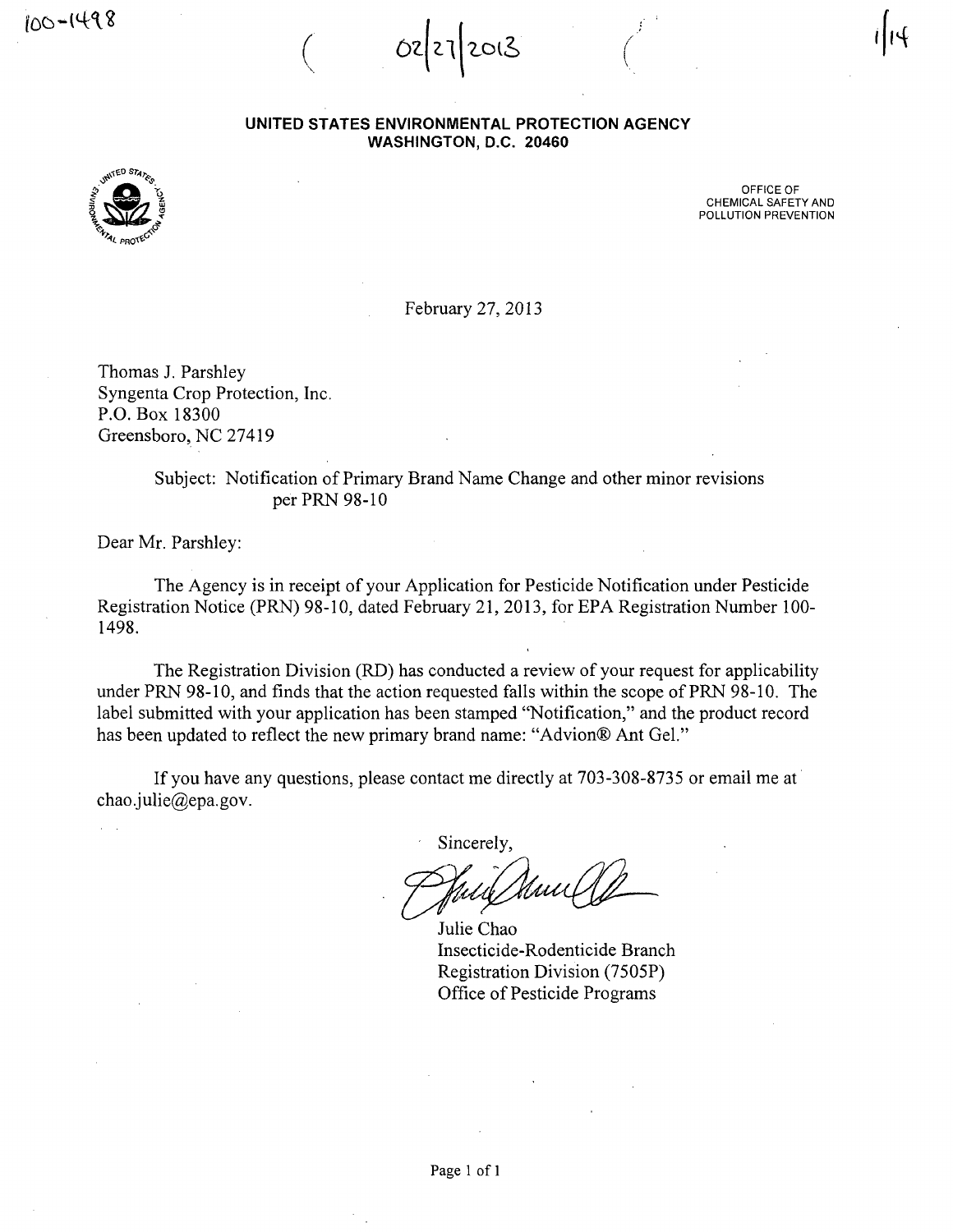| d States<br><b>Red</b><br>on<br>Amen∟…⊿nt⊹<br>EPA<br><b>Environmental Protection Agency</b><br>Washington, DC 20460<br>X<br>Other<br><b>Application for Pesticide - Section I</b><br>Company/Product Number<br><b>EPA Product Manager</b><br>1 <sub>1</sub><br>2 <sub>1</sub><br>3.<br>100-1498<br>Mr. John Hebert<br>Ms. Venus Eagle<br>Company/Product (Name)<br>PM#<br>4.<br>PM 7 and PM 1<br>DUPONT ADVION® ANT GEL<br><b>IRB</b><br>5.<br>Name and Address of Applicant (Include ZIP Code)<br>Expedited Review. In accordance with FIFRA Section 3(c)(3) (b)(i),<br>6.<br>Syngenta Crop Protection, LLC<br>my product is similar or identical in composition and labeling to:<br>P. O. Box 18300<br>Greensboro, NC 27419<br>EPA Reg. No.<br>Check if this is a new address<br><b>Product Name</b><br>Section - Il<br>Amendment - Explain below.<br>Final printed labels in response to<br>Agency letter dated<br>Resubmission in response to Agency letter dated<br>"Me Too" Application.<br>X.<br>Notification - Explain below.<br>Other - Explain below.<br>Explanation: Use additional page(s) if necessary. (For Section I and Section II.).<br>NAME CHANGE TO ADVION ANT GEL (formerly 352-746), EPA Reg. No.100-1498. Additional revisions are included | <b>OPP Identifier Number</b><br><b>NOTIFICATION</b><br>Proposed Classification<br>None<br>Restricted<br><b>NOTIFICATION</b> |
|--------------------------------------------------------------------------------------------------------------------------------------------------------------------------------------------------------------------------------------------------------------------------------------------------------------------------------------------------------------------------------------------------------------------------------------------------------------------------------------------------------------------------------------------------------------------------------------------------------------------------------------------------------------------------------------------------------------------------------------------------------------------------------------------------------------------------------------------------------------------------------------------------------------------------------------------------------------------------------------------------------------------------------------------------------------------------------------------------------------------------------------------------------------------------------------------------------------------------------------------------------------------|-----------------------------------------------------------------------------------------------------------------------------|
|                                                                                                                                                                                                                                                                                                                                                                                                                                                                                                                                                                                                                                                                                                                                                                                                                                                                                                                                                                                                                                                                                                                                                                                                                                                                    |                                                                                                                             |
|                                                                                                                                                                                                                                                                                                                                                                                                                                                                                                                                                                                                                                                                                                                                                                                                                                                                                                                                                                                                                                                                                                                                                                                                                                                                    |                                                                                                                             |
|                                                                                                                                                                                                                                                                                                                                                                                                                                                                                                                                                                                                                                                                                                                                                                                                                                                                                                                                                                                                                                                                                                                                                                                                                                                                    |                                                                                                                             |
|                                                                                                                                                                                                                                                                                                                                                                                                                                                                                                                                                                                                                                                                                                                                                                                                                                                                                                                                                                                                                                                                                                                                                                                                                                                                    |                                                                                                                             |
|                                                                                                                                                                                                                                                                                                                                                                                                                                                                                                                                                                                                                                                                                                                                                                                                                                                                                                                                                                                                                                                                                                                                                                                                                                                                    |                                                                                                                             |
|                                                                                                                                                                                                                                                                                                                                                                                                                                                                                                                                                                                                                                                                                                                                                                                                                                                                                                                                                                                                                                                                                                                                                                                                                                                                    |                                                                                                                             |
|                                                                                                                                                                                                                                                                                                                                                                                                                                                                                                                                                                                                                                                                                                                                                                                                                                                                                                                                                                                                                                                                                                                                                                                                                                                                    |                                                                                                                             |
|                                                                                                                                                                                                                                                                                                                                                                                                                                                                                                                                                                                                                                                                                                                                                                                                                                                                                                                                                                                                                                                                                                                                                                                                                                                                    |                                                                                                                             |
|                                                                                                                                                                                                                                                                                                                                                                                                                                                                                                                                                                                                                                                                                                                                                                                                                                                                                                                                                                                                                                                                                                                                                                                                                                                                    |                                                                                                                             |
|                                                                                                                                                                                                                                                                                                                                                                                                                                                                                                                                                                                                                                                                                                                                                                                                                                                                                                                                                                                                                                                                                                                                                                                                                                                                    |                                                                                                                             |
|                                                                                                                                                                                                                                                                                                                                                                                                                                                                                                                                                                                                                                                                                                                                                                                                                                                                                                                                                                                                                                                                                                                                                                                                                                                                    |                                                                                                                             |
| to convert label from DuPont to Syngenta, including product and company name, address, EPA Reg. No., and<br>warranty statements. No other revisions have been made.<br>This notification is consistent with the provisions of PR Notice 98-10 and EPA regulations at 40 CFR 152.46, and no other changes have been made to the labeling or the<br>confidential statement of formula of this product. I understand that it is a violation of 18 U.S.C. Sec. 1001 to willfully make any false statement to EPA. I further understand<br>that if this notification is not consistent with the terms of PR Notice 98-10 and 40 CFR 152.46, this product may be in violation of FIFRA and I may be subject to enforcement                                                                                                                                                                                                                                                                                                                                                                                                                                                                                                                                               |                                                                                                                             |
| action and penalties under sections 12 and 14 of FIFRA.<br>Section - III                                                                                                                                                                                                                                                                                                                                                                                                                                                                                                                                                                                                                                                                                                                                                                                                                                                                                                                                                                                                                                                                                                                                                                                           |                                                                                                                             |
| Material This Product Will Be Packaged In:<br>1.                                                                                                                                                                                                                                                                                                                                                                                                                                                                                                                                                                                                                                                                                                                                                                                                                                                                                                                                                                                                                                                                                                                                                                                                                   |                                                                                                                             |
| Child-Resistant Packaging<br>Unit Packaging<br>2.<br>Water Soluble Packaging<br>Yes*<br>Yes<br>Yes                                                                                                                                                                                                                                                                                                                                                                                                                                                                                                                                                                                                                                                                                                                                                                                                                                                                                                                                                                                                                                                                                                                                                                 | Type of Container<br>Metal                                                                                                  |
| No<br>X<br>No<br>X<br>X<br>No                                                                                                                                                                                                                                                                                                                                                                                                                                                                                                                                                                                                                                                                                                                                                                                                                                                                                                                                                                                                                                                                                                                                                                                                                                      | Plastic<br>Glass                                                                                                            |
| If "Yes"<br>*Certification must<br>If "Yes"<br>No. per<br>No. per                                                                                                                                                                                                                                                                                                                                                                                                                                                                                                                                                                                                                                                                                                                                                                                                                                                                                                                                                                                                                                                                                                                                                                                                  | Paper                                                                                                                       |
| be submitted<br>Unit Packaging wgt.<br>Container<br>Unit Packaging wgt.<br>container                                                                                                                                                                                                                                                                                                                                                                                                                                                                                                                                                                                                                                                                                                                                                                                                                                                                                                                                                                                                                                                                                                                                                                               | Other (Specify) ______                                                                                                      |
| Location of Net Contents Information<br>Size(s) Retail Container<br>5.<br>З.<br>4.<br>On Label<br>X<br>$\mathsf{X}$<br>Label<br>Container                                                                                                                                                                                                                                                                                                                                                                                                                                                                                                                                                                                                                                                                                                                                                                                                                                                                                                                                                                                                                                                                                                                          | Location of Label Directions<br>On Labeling accompanying product                                                            |
| Manner in Which Label is Affixed to Product<br>$\overline{\mathsf{x}}$<br>Other<br>6.<br>Lithograph<br>Paper glued                                                                                                                                                                                                                                                                                                                                                                                                                                                                                                                                                                                                                                                                                                                                                                                                                                                                                                                                                                                                                                                                                                                                                 |                                                                                                                             |
| Stenciled                                                                                                                                                                                                                                                                                                                                                                                                                                                                                                                                                                                                                                                                                                                                                                                                                                                                                                                                                                                                                                                                                                                                                                                                                                                          |                                                                                                                             |
| Section - IV                                                                                                                                                                                                                                                                                                                                                                                                                                                                                                                                                                                                                                                                                                                                                                                                                                                                                                                                                                                                                                                                                                                                                                                                                                                       |                                                                                                                             |
| Contact Point (Complete items directly below for identification of individual to be contacted, if necessary, to process this application.)<br>1.<br>Title<br>Name<br>Sr. Regulatory Product Manager<br>Thomas J. Parshley                                                                                                                                                                                                                                                                                                                                                                                                                                                                                                                                                                                                                                                                                                                                                                                                                                                                                                                                                                                                                                          | Telephone No. (Include Area Code)<br>$(336) 632 - 7207$                                                                     |
| <b>Professional Products</b><br><b>Certification</b>                                                                                                                                                                                                                                                                                                                                                                                                                                                                                                                                                                                                                                                                                                                                                                                                                                                                                                                                                                                                                                                                                                                                                                                                               |                                                                                                                             |
|                                                                                                                                                                                                                                                                                                                                                                                                                                                                                                                                                                                                                                                                                                                                                                                                                                                                                                                                                                                                                                                                                                                                                                                                                                                                    |                                                                                                                             |
| I certify that the statements I have made on this form and all attachments thereto are true, accurate and complete.<br>I acknowledge that any knowingly false or misleading statement may be punishable by fine or imprisonment or<br>both under applicable law.                                                                                                                                                                                                                                                                                                                                                                                                                                                                                                                                                                                                                                                                                                                                                                                                                                                                                                                                                                                                   | Date Application<br>6.<br>Received<br>(Stamped)                                                                             |
| Title<br>Signature<br>3 <sub>1</sub>                                                                                                                                                                                                                                                                                                                                                                                                                                                                                                                                                                                                                                                                                                                                                                                                                                                                                                                                                                                                                                                                                                                                                                                                                               |                                                                                                                             |
| 2.<br>Thomas Hardley<br>Senior Regulatory Product Manager                                                                                                                                                                                                                                                                                                                                                                                                                                                                                                                                                                                                                                                                                                                                                                                                                                                                                                                                                                                                                                                                                                                                                                                                          |                                                                                                                             |

EPA Form 8570-1 (Rev. 8-94) Previous editions are obsolete.

l,

 $\bar{\alpha}$ 

 $\hat{\mathcal{E}}$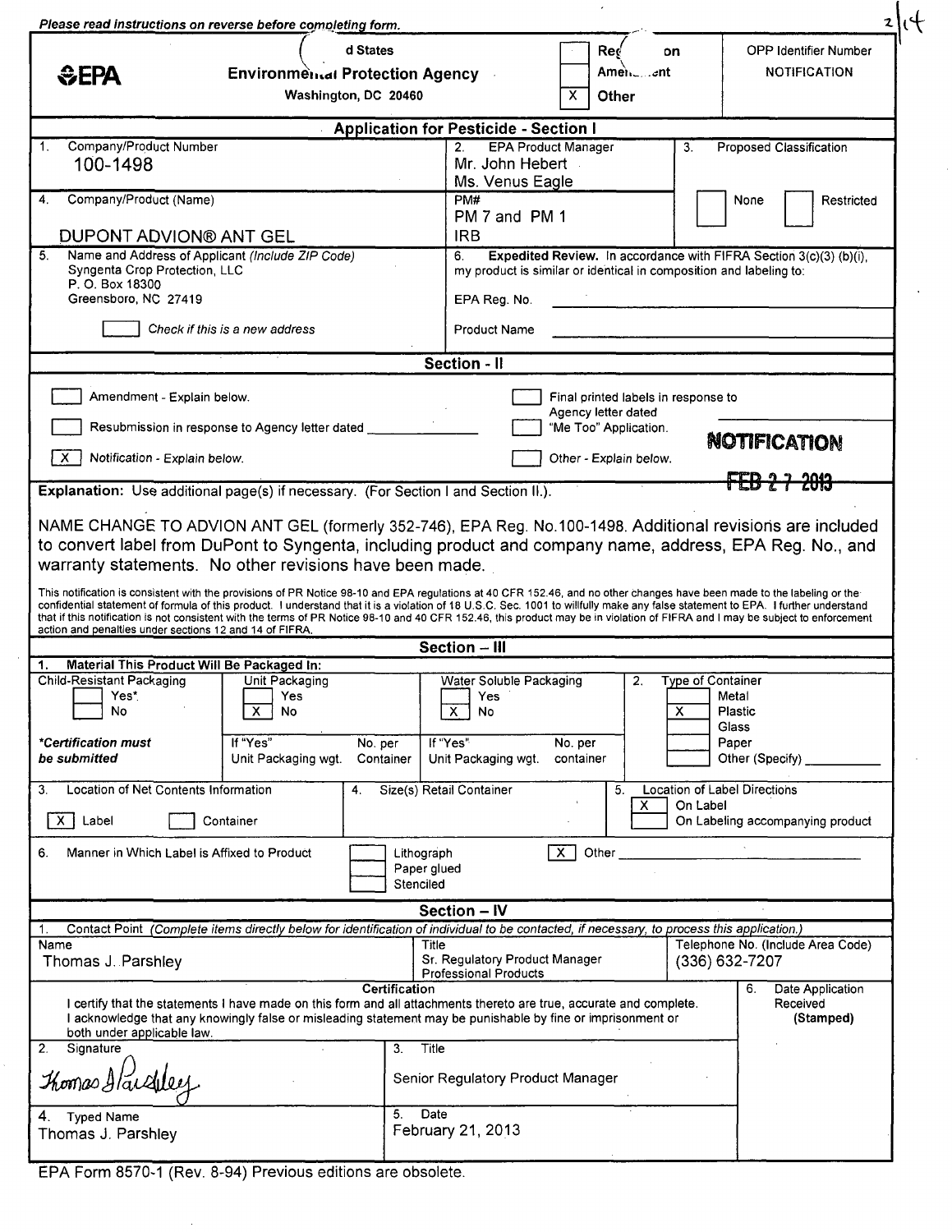

Senior Regulatory Product Syngenta Regulatory Affairs Greensboro, NC 27419-8300 NAFTA Professional Products www.syngenta.com (336)632-7207 (phone) (336) 632-5688 (fax) tom.parshley@syngenta.com

Thomas J. Parshley<br>Senior Regulatory Product  $\begin{pmatrix} 1 & 0 \\ 0 & 1 \end{pmatrix}$  P.O. Box 18300

February 21, 2013

Document Processing Desk (NOTIF) Office of Pesticide Programs (7504P) U.S. Environmental Protection Agency One Potomac Yard, Room S-4900 2777 South Crystal Drive Arlington, VA 22202-4501

**NOTIFICATION** 

FEB 2 7 2013

#### Attention: Mr. John Hebert, PM Team 7 and Ms. Venus Eagle, PM Team 1 Insecticide-Rpdenticide Branch, Registration Division

SUBJECT: NOTIFICATION TO REMOVE "DUPONT™" FROM PRODUCT NAME AND OTHER CHANGES TO CONVERT PRODUCT TO SYNGENTA FOR DUPONT ADVIONANTGEL (EPA REG. NO. 100-1498)

Dear Mr. Hebert and Ms. Eagle:

Syngenta Crop Protection is submitting an application for a fast track non PRIA to revise the labeling for the subject product (formerly 352-746, new EPA Reg. No. 100-1498) to remove the name "DuPont" from the product name and other associated labeling revisions for a product that has been transferred.

Please find the enclosed documents for the subject product:

- Application for Amended Pesticide Registration (EPA Form 8570-1)
- Copies of highlighted and clean product labeling

#### Fees for Service

Since this is a Fast Track non PRIA action, there is no fee associated with this Notification.

Syngenta is requesting an expedited review and approval to drop the name "DuPont" from the brand name. This was discussed in a recent telephone conversation between our offices and is urgently needed to allow Syngenta to have sales in 2013. In addition Syngenta is making the normal changes to a label when it has been transferred from one company to another, including not only the product name change noted previously, but also company name, EPA Reg. No., warranty, and emergency contact information for Syngenta.

If there are any questions concerning matters contained in this submission, please do not hesitate to contact myself at either 336-632-7207 or by e-mail at tom.parshley@syngenta.com. Also, you may contact my regulatory assistant Pat Eay at 336-632-6746 or by e-mail at pat.eay@syngenta.com.

Sincerely,

Thomas Hardley

Thomas J. Parshley Senior Regulatory Product Manager for Lawn and Garden Syngenta Crop Protection, LLC

Enclosed documents (form and labeling)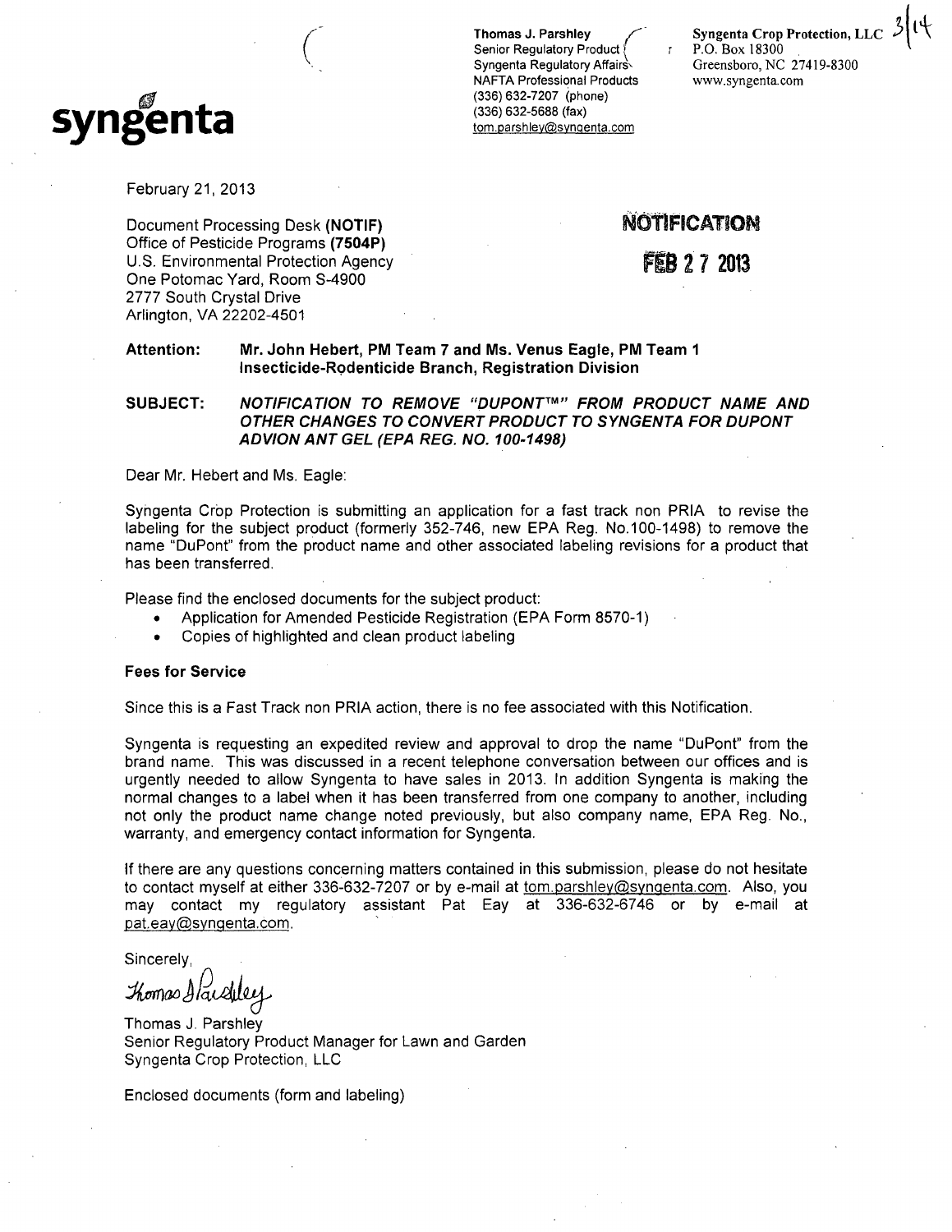#### [Master Label]

# **DuPont™ Advion® Ant Gel NOTIFICATION**

x

**FEB 2 7 2013** 

#### Insecticide rconte de la construction de la construction de la construction de la construction de la construction de la co<br>Décrité de la construction de la construction de la construction de la construction de la construction de la c

INTENDED FOR USE BY COMMERCIAL APPLICATORS.

## FOR USE IN RESIDENTIAL, INSTITUTIONAL, COMMERCIAL, AND INDUSTRIAL AREAS

Use sites include single and multi-family residential buildings, schools, commercial and industrial facilities (including warehouses, apartments, supermarkets, restaurants, motels, hotels, hospitals, food handling/storage establishments), and transportation equipment such as aircraft, trains, ships, boats, buses.

| Active Ingredient:                                                           | By Weight |
|------------------------------------------------------------------------------|-----------|
| Indoxacarb*                                                                  |           |
| (S)-methyl 7-chloro-2,5-dihydro-2-[[(methoxycarbonyl)[4(trifluoromethoxy)    |           |
| phenyl]amino]carbonyl]indeno[1,2-e][1,3,4]oxadiazine-4a-(3H)carboxylate0.05% |           |
| Other Ingredients                                                            | 99.95%    |
| Total:                                                                       | 100.00%   |

\*lndoxacarb belongs to the oxadiazine chemical class.

# KEEP OUT OF REACH OF CHILDREN CAUTION/PRECAUCIÓN

Si usted no entiende la etiqueta, busque a alguien para que se la explique a usted en detalle. (If you do not understand the label, find someone to explain it to you in detail.)

## DO NOT TREAT AREAS THAT ARE EASILY ACCESSIBLE TO CHILDREN AND PETS

EPA Reg. No. 352-746100-1498 [EPA Est. No. placeholder]

SCP1498-M (02-21-13)

[Net Contents placeholder] Non-refillable Container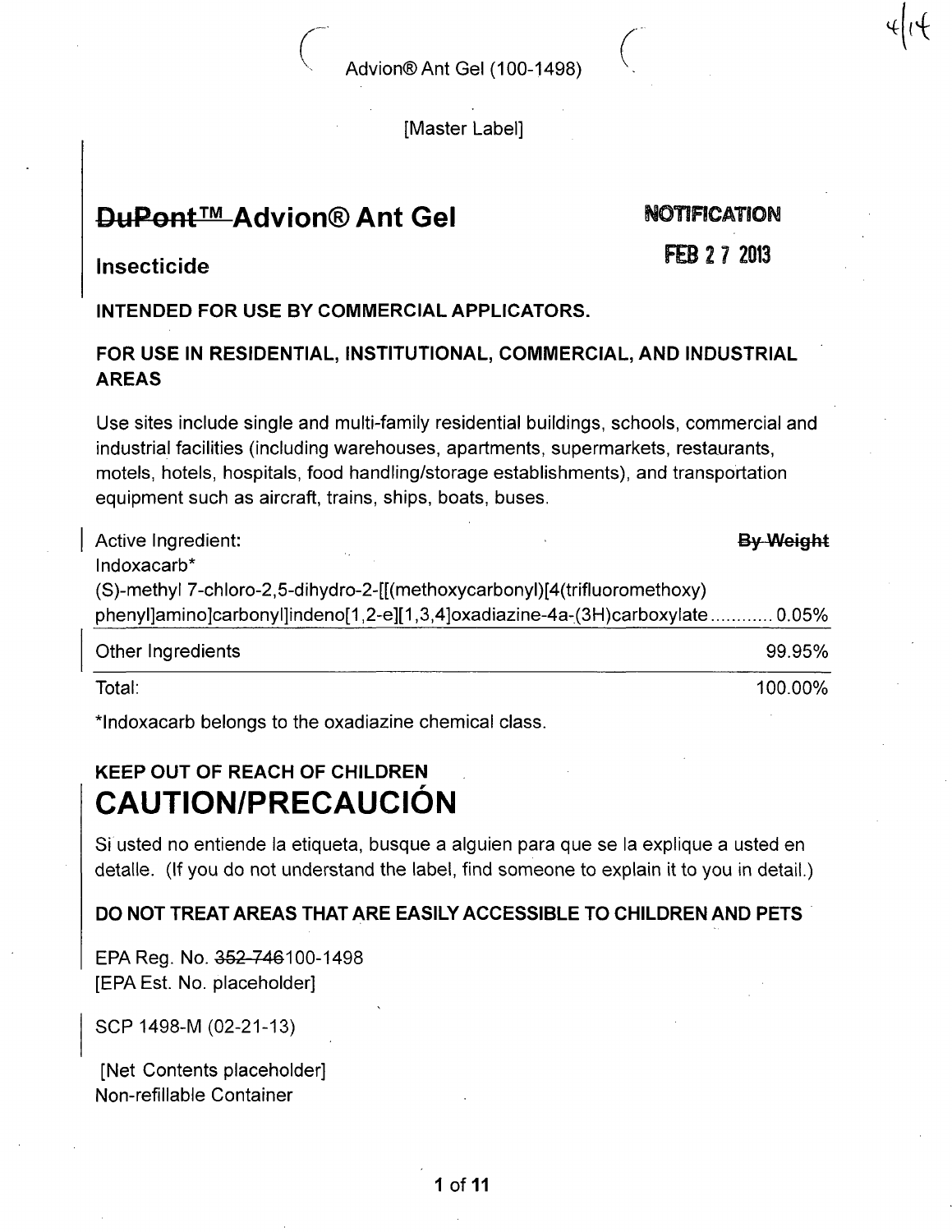$5|14$ 

E. I. du Pont de Nemours and Company, 1007 Market Stroot, Wilm., BE 19898 U.S.A.

 $\left($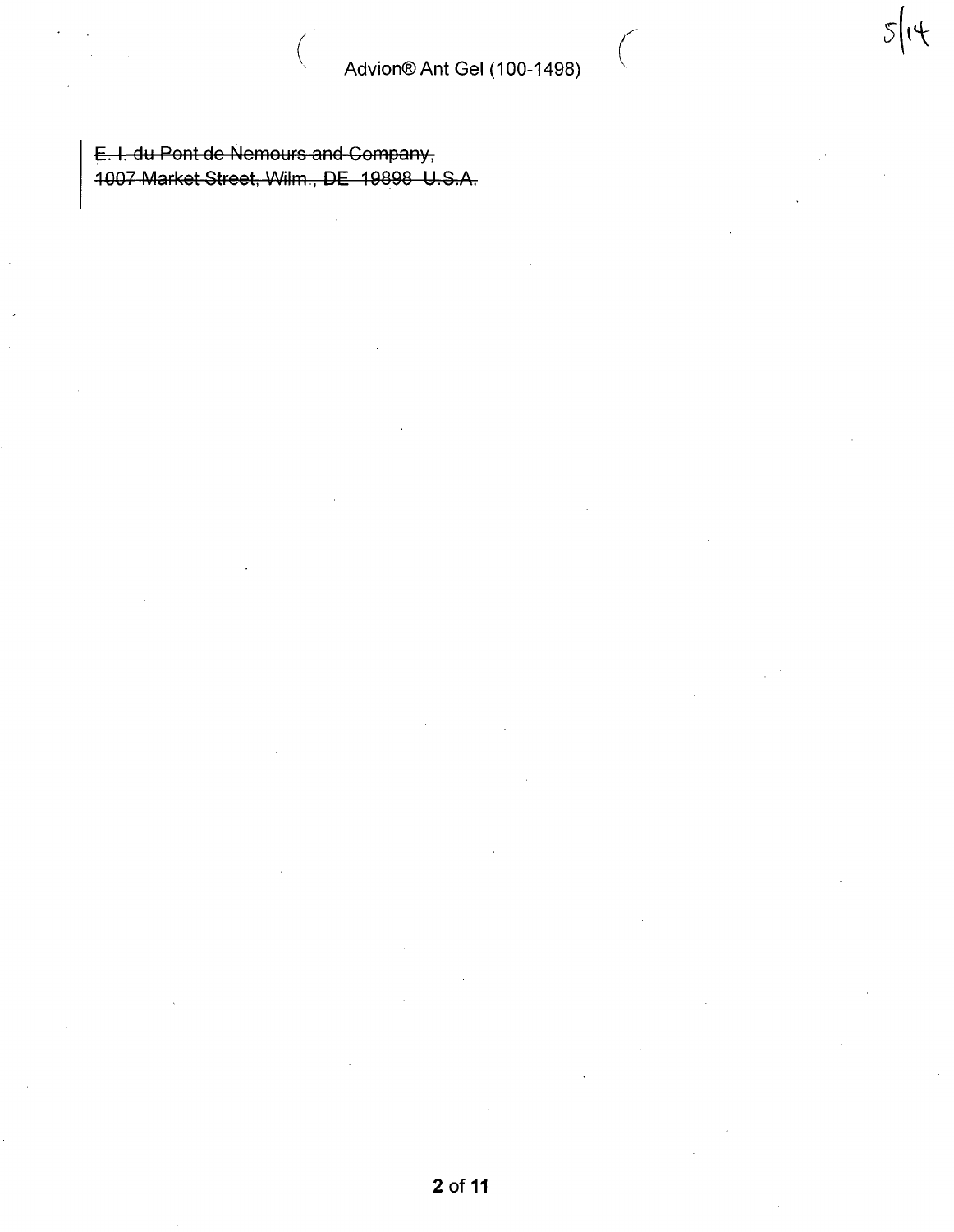#### FIRST AID

Have the product container or label with you when calling a poison control center or doctor, or going for treatment.Have the product container or label with you when calling a poison control center or doctor, or going for treatment. You may also contact 1-800-441-3637 for emergency medical treatment information.

For information on the use of this product call DuPont Professional Products at 1-888-6- DUPONT (1 888 638 7668)

#### HOT LINE NUMBER

For 24-Hour Medical Emergency Assistance (Human or Animal) Or Chemical Emergency Assistance (Spill, Leak, Fire or Accident) Call

1-800-888-8372

# PRECAUTIONARY STATEMENTS

#### HAZARDS TO HUMANS AND DOMESTIC ANIMALS

CAUTION: Avoid contact with skin, eyes or clothing. Wash thoroughly with soap and water after handling.

#### Environmental Hazards

Do not apply directly to water, or to areas where surface water is present or to intertidal areas below the mean high water mark.

#### Physical and Chemical Hazards

Do not use this product in or on electrical equipment where a possibility of shock hazard exists.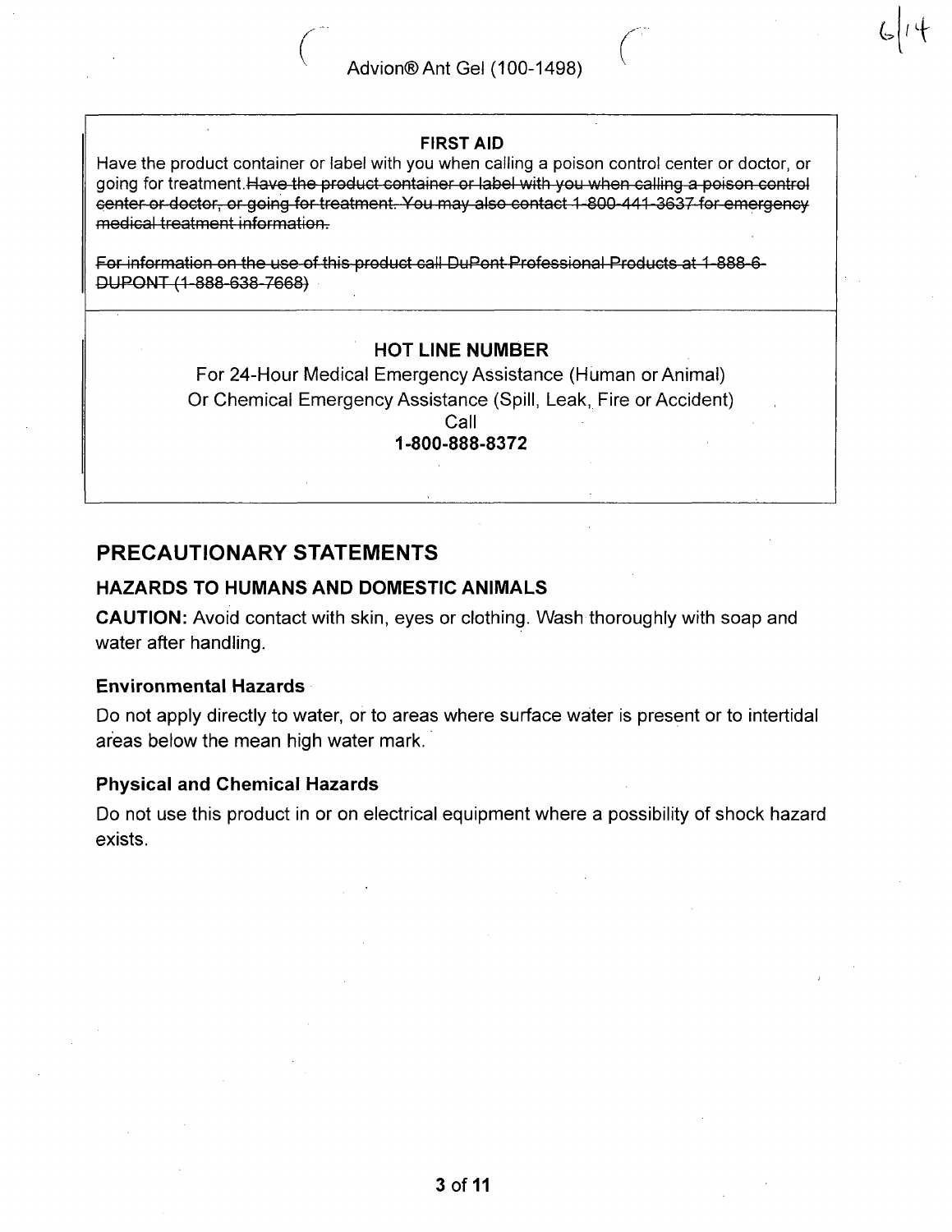$\eta$ 

# DIRECTIONS FOR USE

It is a violation of federal law to use this product in a manner inconsistent with its labeling.

## PRODUCT INFORMATION

DuPont<sup>™</sup> ADVION<sup>®</sup> ant gelAdvion<sup>®</sup> Ant Gel- is specifically formulated to be attractive to all major pest species of ants such as Acrobat, Argentine, Big-headed, Carpenter, Cornfield, Crazy, Field, Ghost, Harvester\*, Honey, Little black, Odorous house, Pavement, Pharaoh\*, Pyramid, Red Imported Fire Ant\*, Rover, Thief, and White-footed. ADVION® ant gelAdvion Ant Gel contains the active ingredient, indoxacarb, a nonrepellent insecticide. Use of Advion Ant GelADVION® ant gel will help eliminate ants within days of applying the gel according to the use directions.

\* Advion Ant GelADVION® ant gel is effective at killing Pharaoh ants, foraging red imported fire ants and harvester ants. For complete control of outdoor nests of these species, use additional treatments labeled for outdoor nest control of these species.

Use Instructions and Precautions: Do not treat areas that are easily accessible to children and pets.

- 1. Advion Ant GelADVION® ant gel can be used indoors or outdoors applied as a crack and crevice or spot treatment in single and multi- family residential homes, institutional, commercial and industrial facilities (including schools, warehouses, apartments, supermarkets, restaurants, motels, hotels, hospitals, nursing homes, offices, zoos, retail establishments, food handling/storage establishments), transportation equipment such as aircraft, trains, ships, boats, and buses, and other similar sites where ant infestations are a problem.
- 2. Avoid applying Advion Ant GelADVION® ant gel to surfaces recently treated with residual sprays.
- 3. Surfaces treated with Advion Ant GelADVION® ant gel should not be treated with residual sprays.
- 4. Inspect applications periodically for consumption/activity and apply additional bait as needed.
- 5. Do not apply to surfaces that food contacts.
- 6. Do not allow open foods to contact gel material.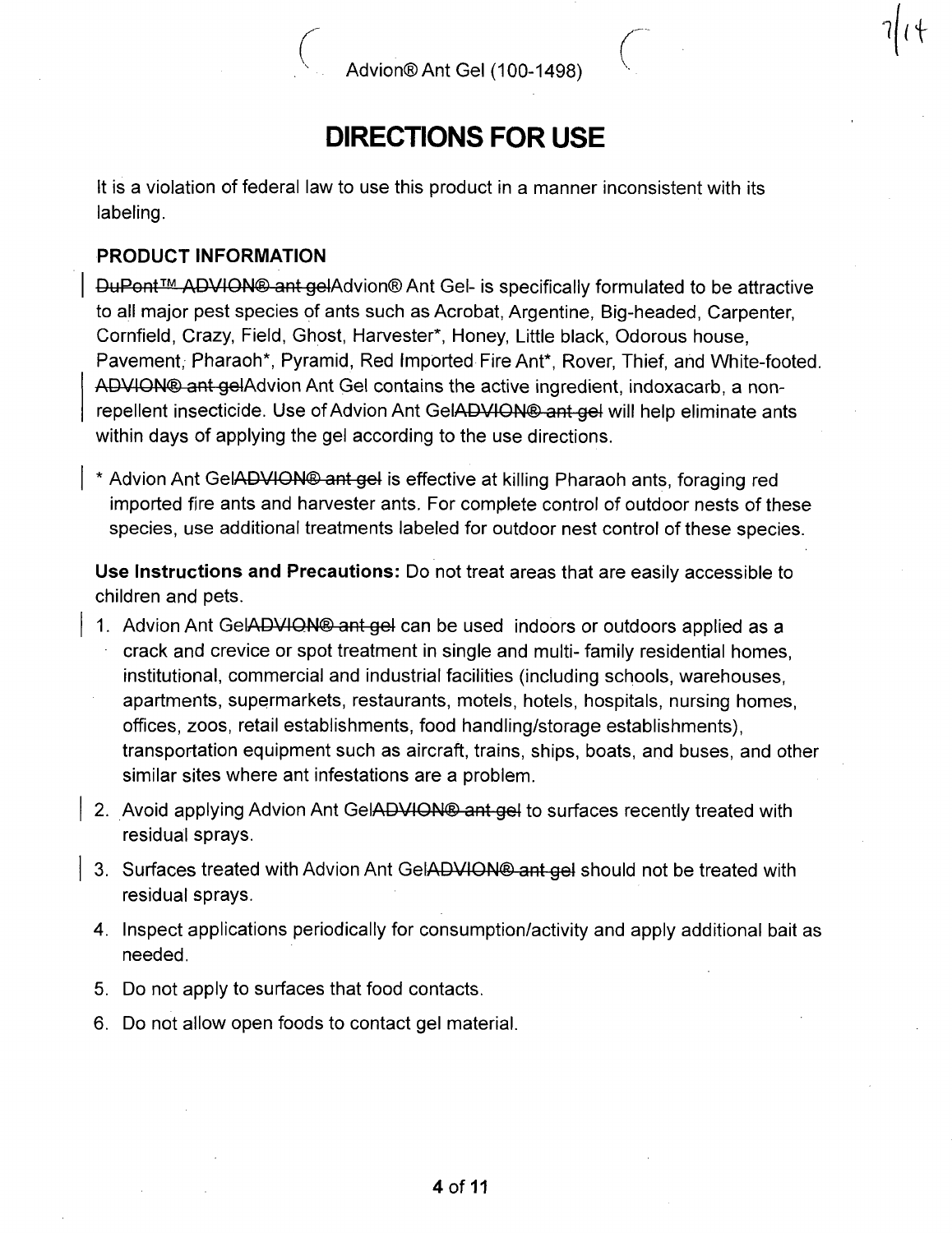7. Refillable Bait Stations: Advion Ant GelADVION® ant gel may be used in commercially available refillable bait stations designed for interior and/or exterior or perimeter insect pest control. If the refillable bait station is not equipped with a sticker to identify the contents, apply a sticker either on the interior or exterior of the device. For best results, position refill- able bait stations near ant trails, nest sites, or where ants are known to actively forage. Regularly inspect each refillable bait stations and replace with Advion Ant GelADVION® ant gelAnt Gel as needed for continual control of ants.

#### Treatment Rates for All Uses

- Apply Advion Ant GelADVION<sup>®</sup> ant gel as spots of gel or small lines of gel.
- Placements of spots or lines of Advion Ant GelADVION® ant gel should be to active foraging trails, nest sites, or to areas known to be active.
- Apply 0.1 to 1.0 gram spots of Advion Ant GelADVION® ant gel or approximately 1/4" in diameter spots.
- Apply lines of Advion Ant GelADVION® ant gol of approximately 1/8" wide and 2" long; up to 3" long for highly active foraging trails.
- **Apply as many placements of Advion Ant GeI<del>ADVION® ant gel</del> as possible to active** foraging areas without disrupting the natural foraging behavior of ants.
	- If Advion Ant GelADVlON® is used in refillable bait stations apply an amount of the Advion Ant GelADVION<sup>®</sup> ant gel that does not exceed the capacity of the refillable bait station's bait reservoir.

#### Examples of Advion Ant GelADVION ant gel Placement Amounts

Figure 1: Line of gel approx. 1/8" x 2"

#### $\Omega$

Figure 2: Spot of gel appox. 0.1g

## $\bigcap$

• Figure 3: Spot of gel approx. 1g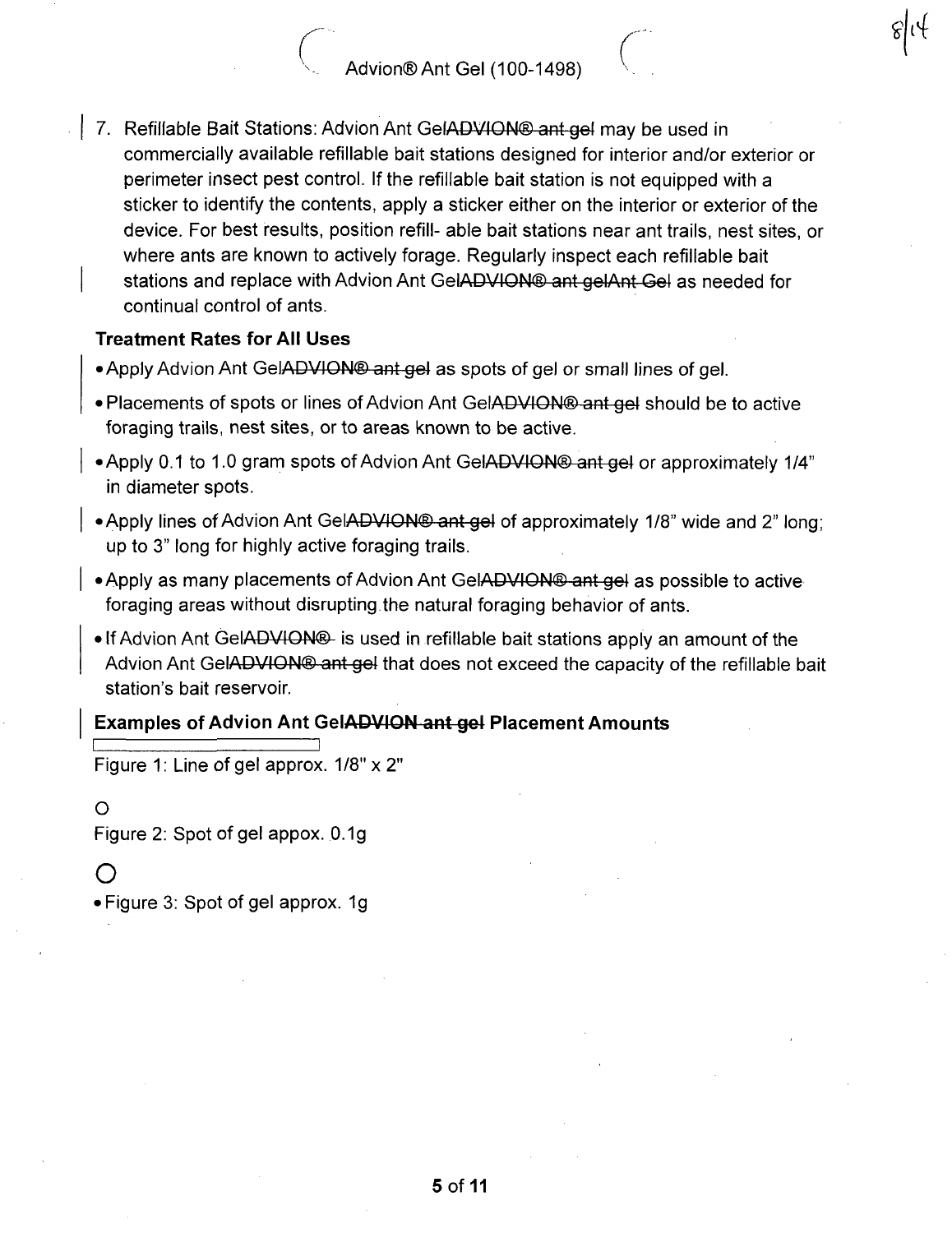#### Indoor Use Directions

- Inspect infested areas carefully to determine overall infestation levels, locations of foraging, nesting areas, and most appropriate application points.
- Indoor applications include cracks and crevices along walls or floors, behind or under equipment or appliances, under tables, within framing of tables or furniture, around sinks, within or near garbage collection areas, attics, crawl spaces, and cracks and crevices in cabinets.
- Inspect Advion Ant GeIADVION<sup>®</sup> ant gel placements periodically for consumption or attractiveness and reapply as needed.

#### Applications in Nonfood/Nonfeed Handling Areas

Advion Ant GelADVION<sup>®</sup> ant gel is designed for use as a spot or crack and crevice treatment to control ants in residential structures and the non-food /non-feed areas of commercial, industrial, public and institutional buildings/structures, including restaurants, warehouses, food processing plants, supermarkets, hospitals, nursing homes, motels, hotels, schools, laboratories, computer facilities, aircraft, buses, boats/ships, trains, pet shops and zoos.

Nonfood/non-feed areas include areas such as garbage rooms, lavatories, floor drains (to sewers), entries, and vestibules, offices, locker rooms, machine rooms, boiler rooms, garages, mop closets and storage (after bottling or canning). Refer to section below for use directions and restrictions when making applications in food/feed handling areas of Food/Feed Handling Establishments.

#### Applications in Food/Feed Handling Areas

Application to food/feed areas of food/feed handling establishments may only be made as a crack and crevice treatment. Apply Advion Ant GelADVION® ant gel directly into cracks and crevices by placing the bait dispenser tip approximately 1/2 inch into cracks, crevices, holes and similar openings where ants are found or are entering. Food and feed handling areas include areas for receiving, storage, packing (canning, bottling, wrapping, boxing), preparing, edible waste storage, and enclosed processing systems (mills, dairies, edible oils, syrups). Serving areas are also considered a food/feed area when food is exposed and facility is in operation.

- Do not apply DuPont™ Advion Ant GelADVION® ant gel to areas where food/feed, food utensils or food processing surfaces may come into contact and become contaminated.
- » Do not apply Advion Ant GelADVION® ant gel to areas that are routinely washed such as cracks and crevices in tops of tables, food/feed preparation and prepared food holding surfaces as bait could be removed by the washing.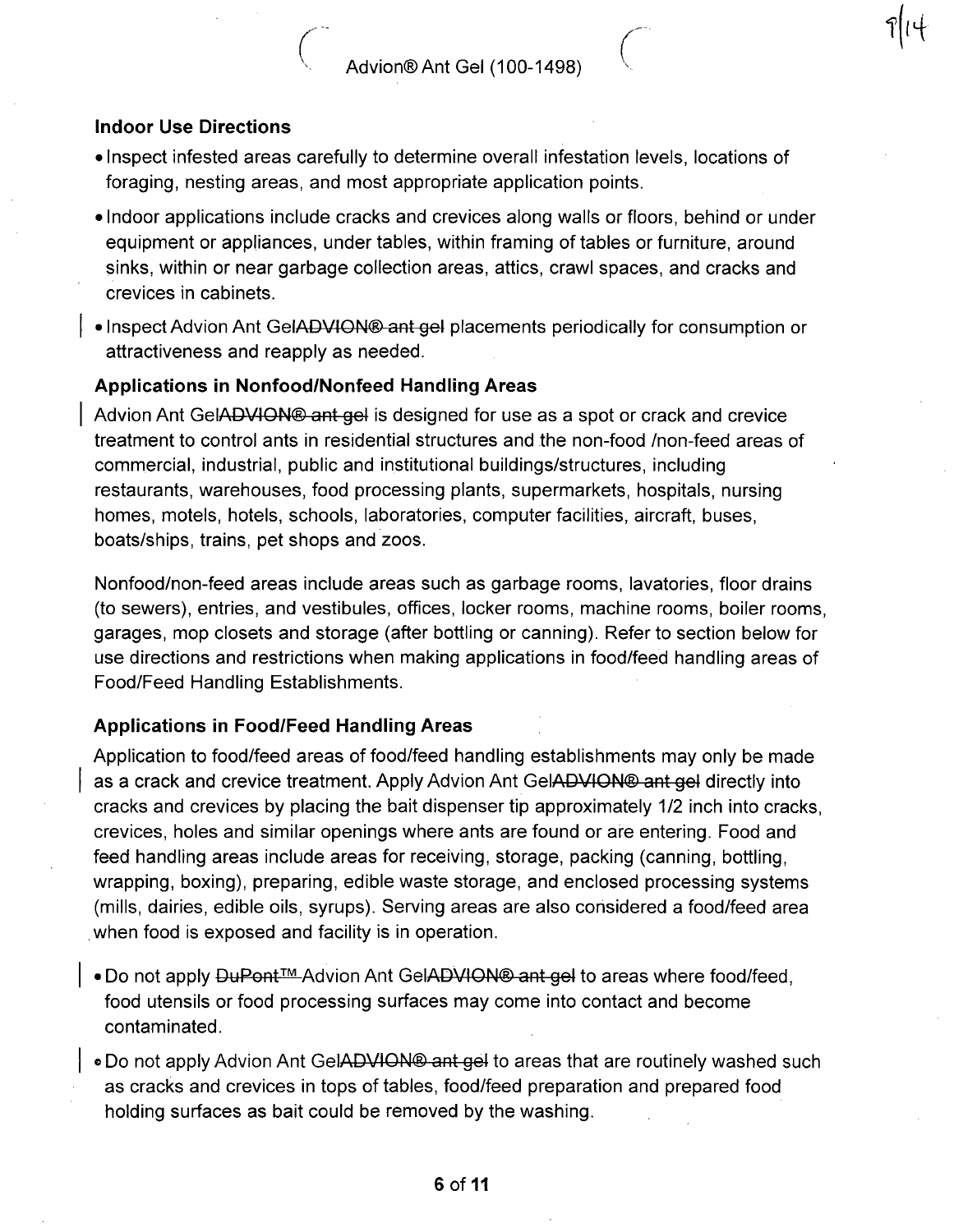• Do not apply Advion Ant GelADVION<sup>®</sup> ant gel to surfaces where the temperature exceeds 120-130°F because this could cause the bait to liquefy and lose effectiveness.

Examples include, but are not limited to, parts of stoves, ovens, grills, fume hoods, saunas, heat lamps, coffee urns, steam tables, toasters, fryers, dishwashers, and hot water pipes.

• Use good application practice to avoid movement of Advion Ant GelADVION® ant gel to exposed surfaces used for food preparation.

If Advion Ant GeIADVION<sup>®</sup> ant gel contacts an exposed surface, first remove as much of the gel bait as possible, then wash with soap and water.

#### Outdoor Use Directions:

- A thorough inspection around a structure may reveal areas where ants are gaining access to the structure. Attempts should be made to remove the access.
- Apply Advion Ant GelADVION<sup>®</sup> ant gel as a spot or thin bead (see above) to pest entry sites such as along windows, doors, between construction elements, sewer areas, adjacent trees which harbor ants, along walls, garbage holding areas, or suitable placement site acting as an ant harborage.
- Make Advion Ant GelADVION<sup>®</sup> ant gel placements to reduce the potential of subsequent human contact.
- Inspect Advion Ant GelADVION® ant gel placements periodically and apply fresh ant gel as needed.
- High temperatures may affect the consistency of the gel after placement, so inspect to determine if additional gel is needed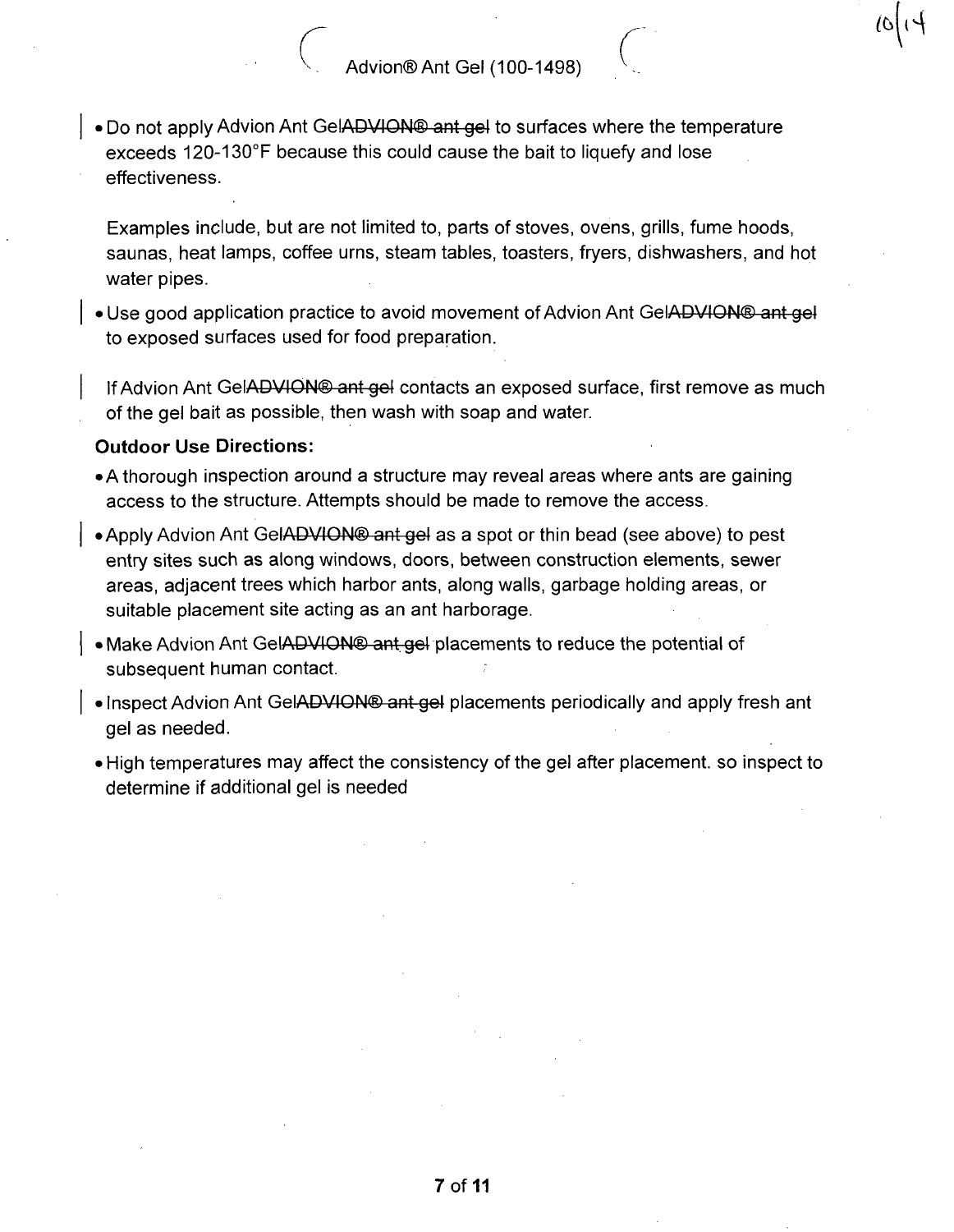# STORAGE AND DISPOSAL

Do not contaminate water, food or feed by storage and disposal.

#### Pesticide Storage

Store in cool, dry place inaccessible to children and pets.

#### Pesticide Disposal

Wastes resulting from the use of this product must be disposed of on site or at an approved waste disposal facility.

#### Container Disposal

Nonrefillable Container: Do not reuse or refill this container. Offer for recycling if available. Place empty bait dispensers in trash. If partially filled, wrap in newspaper and discard in trash or call your local solid waste authority for disposal instructions.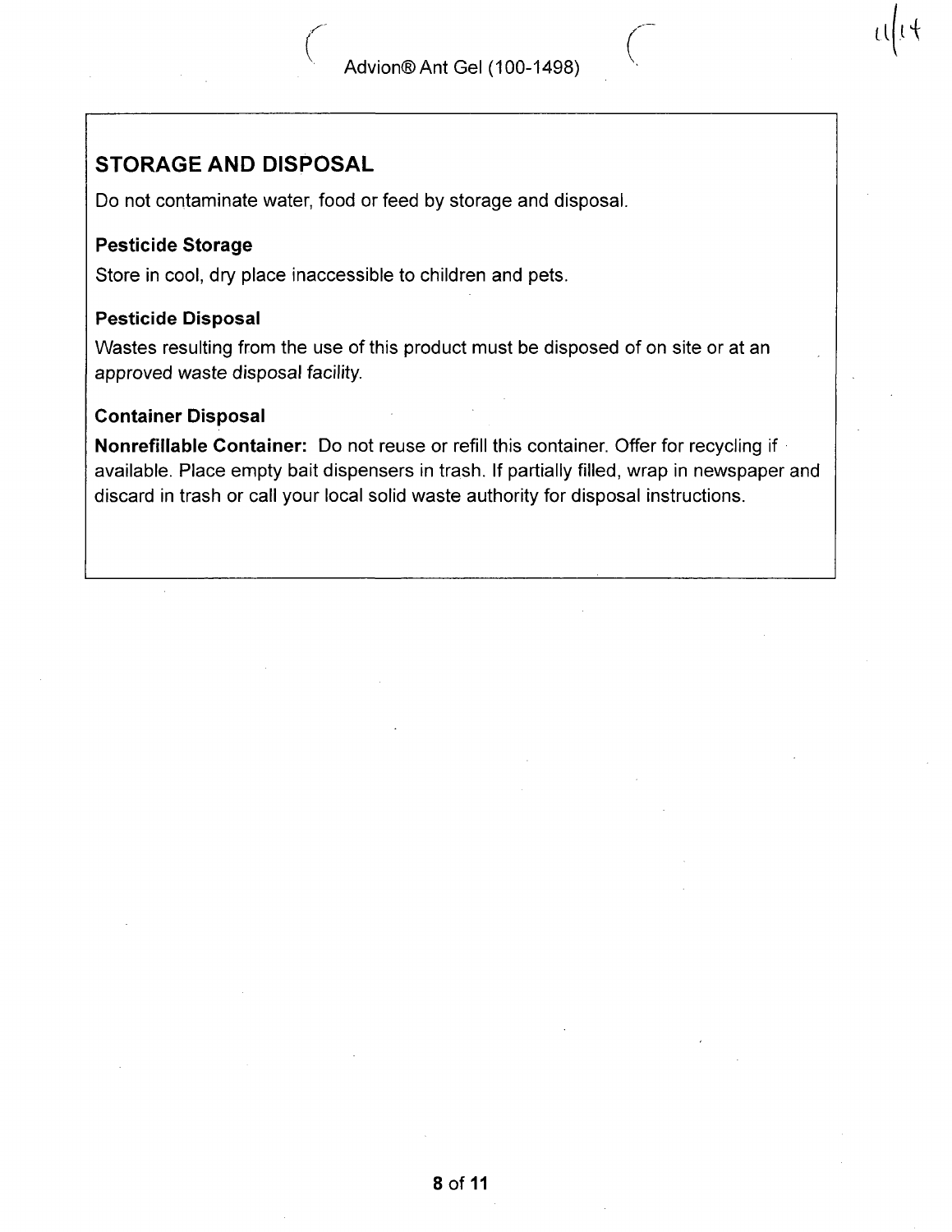# CONDITIONS OF SALE AND LIMITATION OF WARRANTY AND LIABILITY

NOTICE: Read the entire Directions for Use and Conditions of Sale and Limitation of Warranty and Liability before buying or using this product. If the terms are not acceptable, return the product at once, unopened, and the purchase price will be refunded.

The Directions for Use of this product must be followed carefully. It is impossible to eliminate all risks inherently associated with the use of this product. Crop injury, ineffectiveness or other unintended consequences may result because of such factors as manner of use or application, weather or crop conditions, presence of other materials or other influencing factors in the use of the product, which are beyond the control of SYNGENTA CROP PROTECTION, LLC or Seller. To the extent permitted by applicable law, Buyer and User agree to hold SYNGENTA and Seller harmless for any claims relating to such factors.

SYNGENTA warrants that this product conforms to the chemical description on the label and is reasonably fit for the purposes stated in the Directions for Use, when used in accordance with directions under normal use conditions. To the extent permitted by applicable law: (1) this warranty does not extend to the use of this product contrary to label instructions or under conditions not reasonably foreseeable to or beyond the control of Seller or SYNGENTA, and (2) Buyer and User assume the risk of any such use. TO THE EXTENT PERMITTED BY APPLICABLE LAW, SYNGENTA MAKES NO WARRANTIES OF MERCHANTABILITY OR OF FITNESS FOR A PARTICULAR PURPOSE NOR ANY OTHER EXPRESS OR IMPLIED WARRANTY EXCEPT AS WARRANTED BY THIS LABEL.

To the extent permitted by applicable law, in no event shall SYNGENTA be liable for any incidental, consequential or special damages resulting from the use or handling of this product. TO THE EXTENT PERMITTED BY APPLICABLE LAW, THE EXCLUSIVE REMEDY OF THE USER OR BUYER/AND THE EXCLUSIVE LIABILITY OF SYNGENTA AND SELLER FOR ANY AND ALL CLAIMS, LOSSES, INJURIES OR DAMAGES (INCLUDING CLAIMS BASED ON BREACH OF WARRANTY, CONTRACT, NEGLIGENCE, TORT, STRICT LIABILITY OR OTHERWISE) RESULTING FROM THE USE OR HANDLING OF THIS PRODUCT, SHALL BE THE RETURN OF THE PURCHASE PRICE OF THE PRODUCT OR, AT THE ELECTION OF SYNGENTA OR SELLER, THE REPLACEMENT OF THE PRODUCT.

SYNGENTA and Seller offer this product, and Buyer and User accept it, subject to the foregoing Conditions of Sale and Limitation of Warranty and of Liability, which may not be modified except by written agreement signed by a duly authorized representative of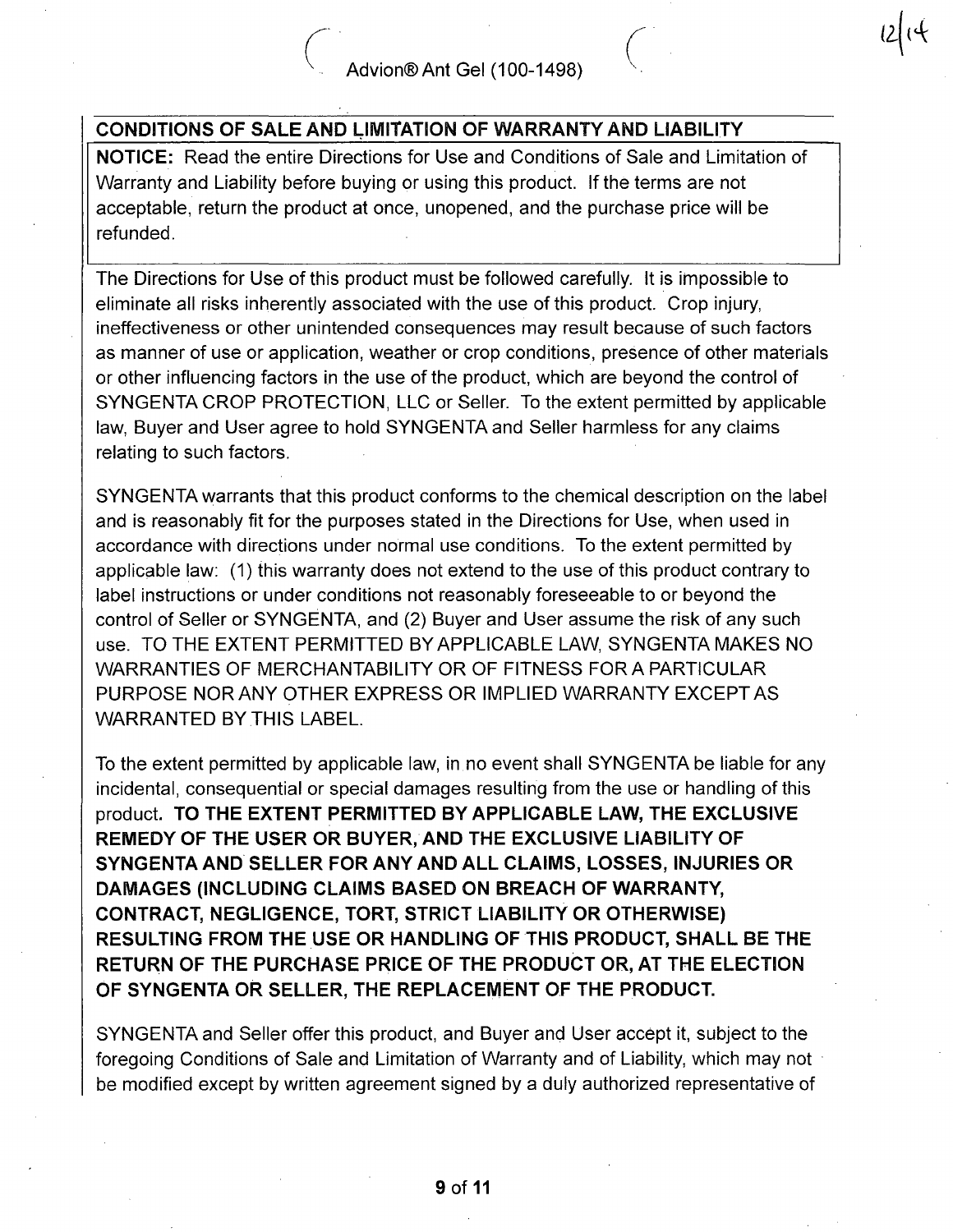SYNGENTA. NOTICE TO BUYER-Purchase of this material does not confer any rights under patents of countries outside of the United States.

DuPont will not be responsible for losses or damages resulting from use of this product in any manner not specifically stated on this label or other labels or bulletins published by DuPont. User assumes all risks associated with such non-specified use.

The DuPont Oval Logo, DuPont™ and ADVION© are trademarks or registered trademarks of E. I. duPont de Nemours and Company

## LIMITATION OF WARRANTY AND LIABILITY

v

NOTICE: Read This Limitation of Warranty and Liability Before Buying or Using This Product. If the Terms Are Not Acceptable, Return the Product at Once, Unopened, and the Purchase Price Will Be Refunded.

It is impossible to eliminate all risks associated with the use of this product. Such risks may arise from factors such as weather conditions, soil factors, off target movement, unconventional technique, presence of other materials, the manner of use or application, or other unknown factors, all of which are beyond the control of DuPont or Seller. These risks can cause: ineffectiveness of the product or other unintended consequences,

DuPont does not agree to be an insurer of these risks. TO THE EXTENT CONSISTENT WITH APPLICABLE LAW, WHEN YOU BUY OR USE THIS PRODUCT, YOU AGREE TO ACCEPT THESE RISKS.

DuPont warrants that this product conforms to the chemical description on the label thereof and is reason ably fit for the purpose stated in the Directions for Use, subject to the inherent risks described above, when used in accordance with the Directions for Use under normal conditions.

TO THE EXTENT CONSISTENT WITH APPLIC ABLE LAW, DUPONT MAKES NO OTHER EXPRESS OR IMPLIED WARRANTY OF FITNESS OR OF MERCHANTABILITY OR ANY OTHER EXPRESS OR IMPLIED WARRANTY.

TO THE EXTENT CONSISTENT WITH APPLICABLE LAW, IN NO EVENT SHALL DUPONT OR SELLER BE LIABLE FOR ANY INCIDENTAL, CONSEQUENTIAL OR SPECIAL DAMAGES RESULTING FROM THE USE OR HANDLING OF THIS PRODUCT TO THE EXTENT CONSIS-TENT WITH APPLICABLE LAW. THE EXCLUSIVE REMEDY OF THE USER OR BUYER AND THE EXCLUSIVE LIABILITY OF DUPONT OR SELLER, FOR ANY AND ALL CLAIMS, LOSSES, INJURIES OR